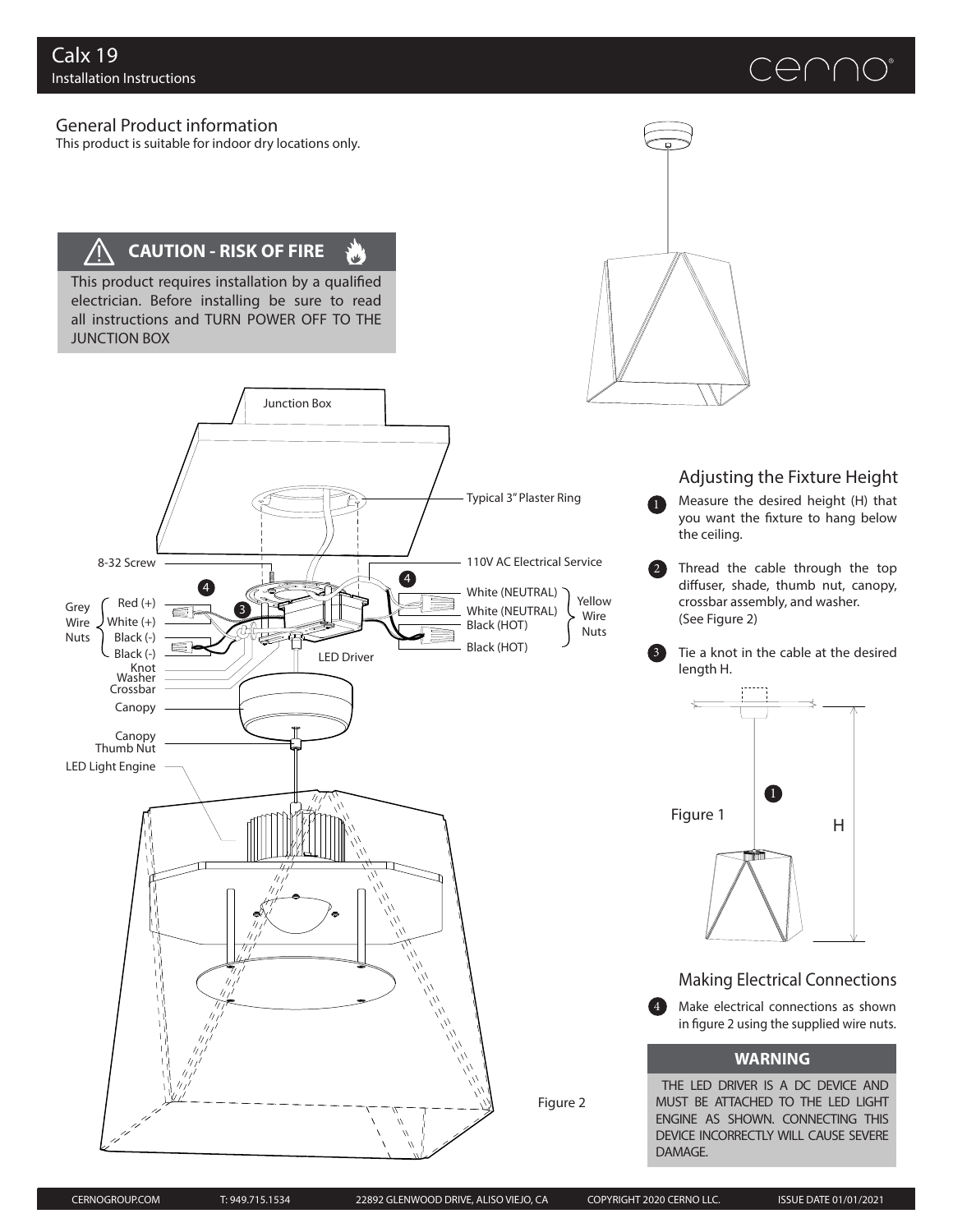



## Mounting the Fixture

Attach the crossbar to the junction box using the supplied 8-32 screws.

## Securing the Canopy

After electrical connections have been made, push excess wires 6 inside of the junction box.

Slide the canopy up the cable and secure it by screwing the canopy Thumb Screw onto the threaded nipple.



Figure 4